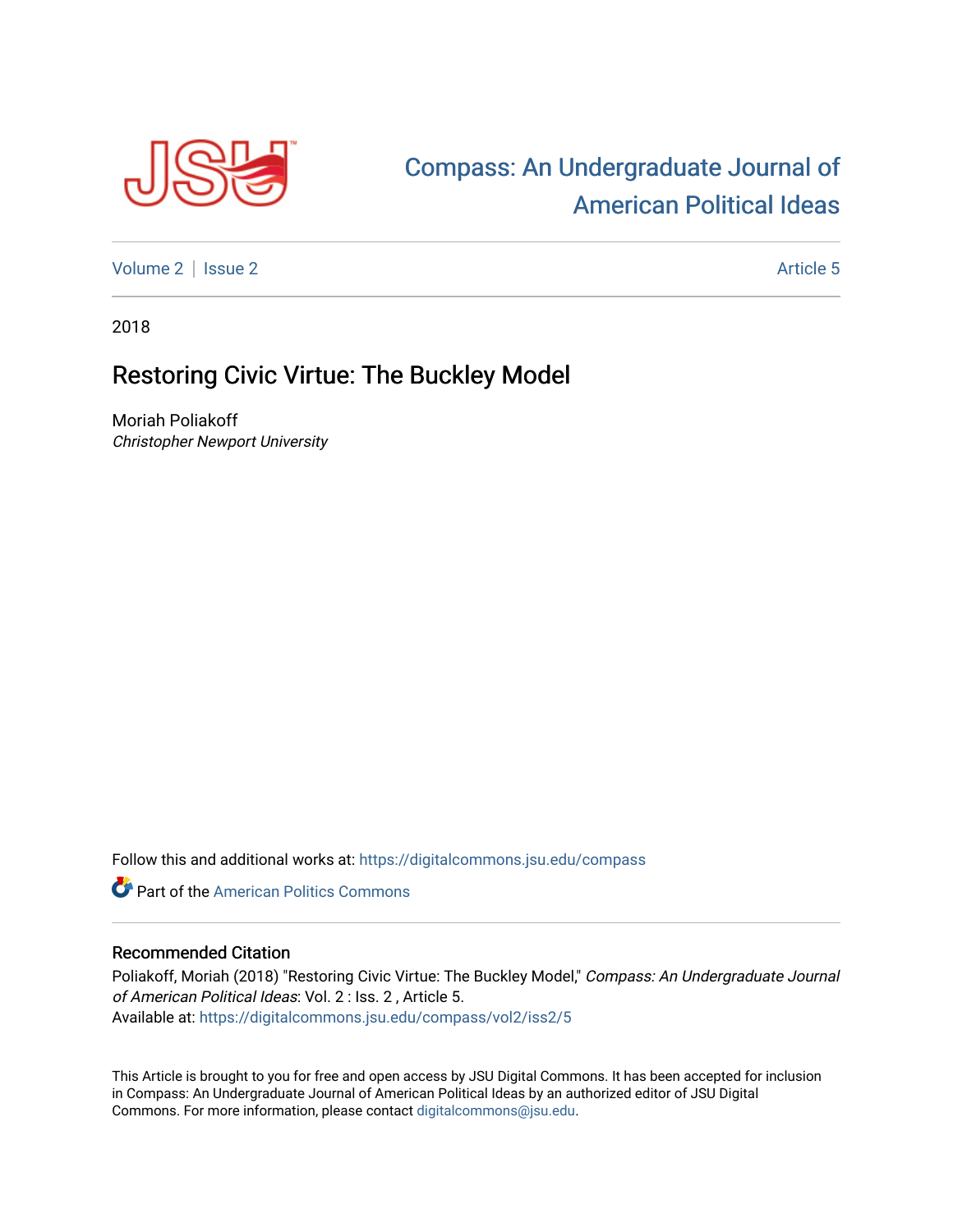Title: Restoring Civic Virtue: The Buckley Model

Author: Moriah Poliakoff

University: Christopher Newport University

Biography: Moriah Poliakoff is a junior at Christopher Newport University majoring in American Studies and minoring in Philosophy and US National Security Studies. She has a particular interest in political philosophy.

Abstract: The political life of William F. Buckley Jr. stands as a model for reinvigorating the civic virtue that the American founders recognized as necessary.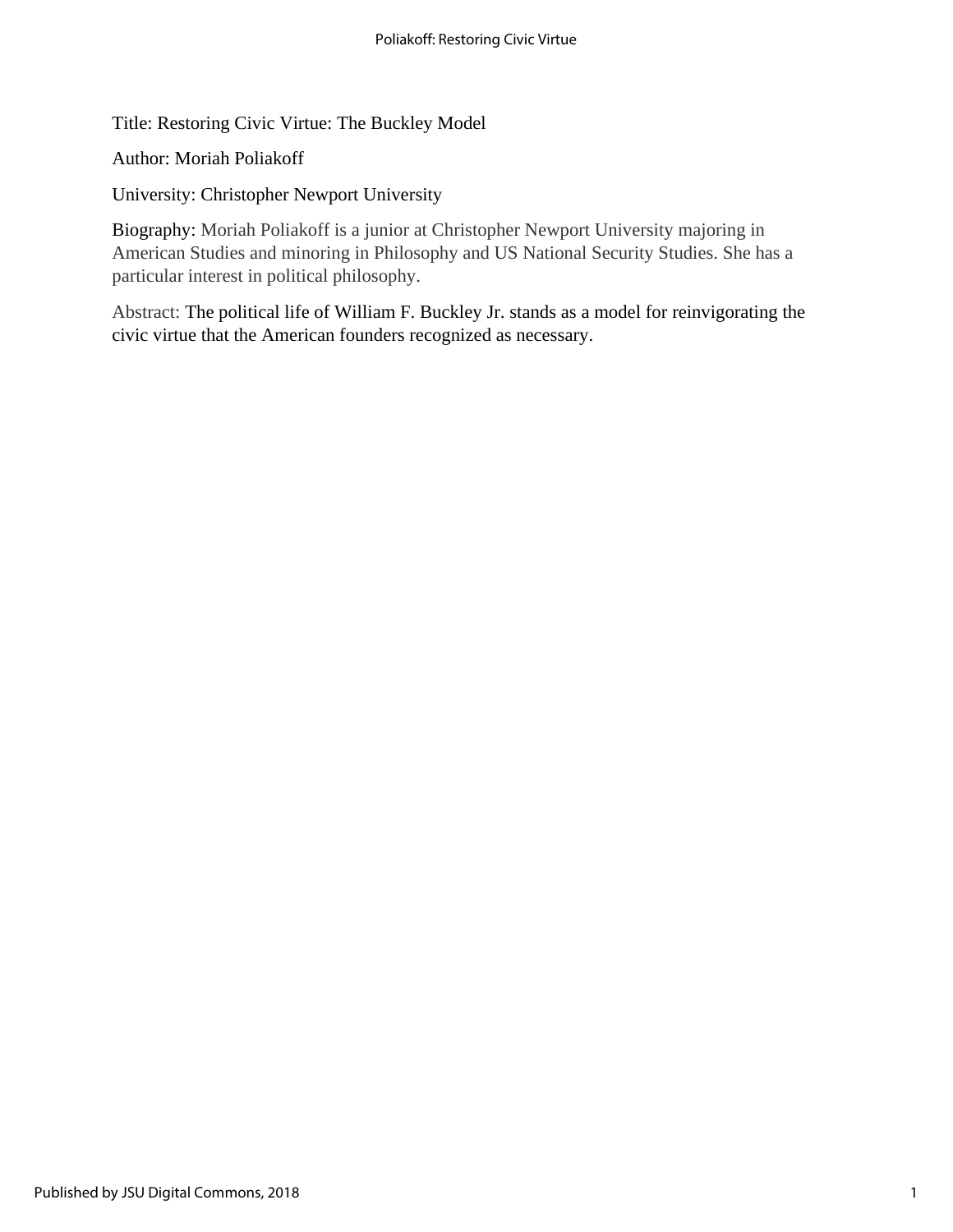At the core of America's founding political philosophy lies a struggle for dominance between two seemingly rival political theories: classical liberalism and republicanism. The writings that bore these philosophies pervaded the political discussion of the time. It was on the whole unprecedented. The founders sought not only to safeguard individual rights but to deliberate on how to create a society in which its citizens would ensure its preservation. As such, they were not only interested in the structure of government but the ways in which the government would promote a certain type of citizen. They reflected upon the ancient republicanism to guide their thinking. Although civic virtue is arguably not central to liberalism, it is a requirement for selfgovernment. While the founders deviated much from ancient republican conceptions of politics, they reflected the philosophy in two main respects related to civic virtue. The first was the "belief that the virtuous should govern and that government should aim at a public good beyond the sum of private interests." The second was that "The government has a stake in cultivating citizens of a certain kind" (Sandel 1996, 130).

William F. Buckley Jr. inherits this concern with cultivating civic virtue from the founders. He believed that civic virtue is necessary for saving the American republic, and he demonstrated this belief throughout his life. His civic engagement and presence in public life served as an expression of his deep sense of political duty. His willingness to serve his city and nation spoke to his moral character. At the same time as he helped define the modern conservative movement, Buckley embodied civic virtue and participation.

One of the ways Buckley illustrated his civic virtue was in his unyielding commitment to the democratic process. In 1965, Buckley led by example when he announced his bid for mayor of New York. While Buckley had no intention of winning the race, he wanted to give a voice to a constituency that was consistently unable to achieve representation in the mainstream politics of New York. Buckley challenged the republican candidate for mayor, John V. Lindsey, on policy and principle. Lindsey proved that he did not subscribe to classical conservatism in any real sense. He supported Lyndon B. Johnson's domestic agenda and voted with House Democrats often (Gizzy 2015). Buckley understood that New York desperately needed a conservative candidate who was grounded in republican principles and who would not sacrifice these principles in the name of being a moderate.

Buckley made a point of engaging with the people of New York, especially those who disagreed with him. At the beginning of his campaign, donations and volunteers were hard to come by. It was not until Buckley decided to expand his reach by spending time in each of the five boroughs that his campaign really took shape. Buckley found himself amongst less than intellectually hospitable crowds. Neal Freeman reports that it was not uncommon for Buckley to talk to groups of black voters about the topical issue of crime in inner cities (Freeman 2015). Many did not understand Buckley's stance on New York Police Department brutality cases. Instead of resorting to a shouting match, Buckley would listen to his opponents' concerns and reply with intellectual precision. Although many left in disagreement with him, they were able to articulate his point of view and attest to participating in a productive and respectful discussion. As a result of this intimacy with the New York communities, Buckley developed an alliance with the NYPD. He gave voice to their concerns in a time when they faced many serious accusations about misconduct. Not only were his ideas popular with the Irish and Italians, but the black, Hispanic, and Asian police officers were supportive. This had an important impact. Buckley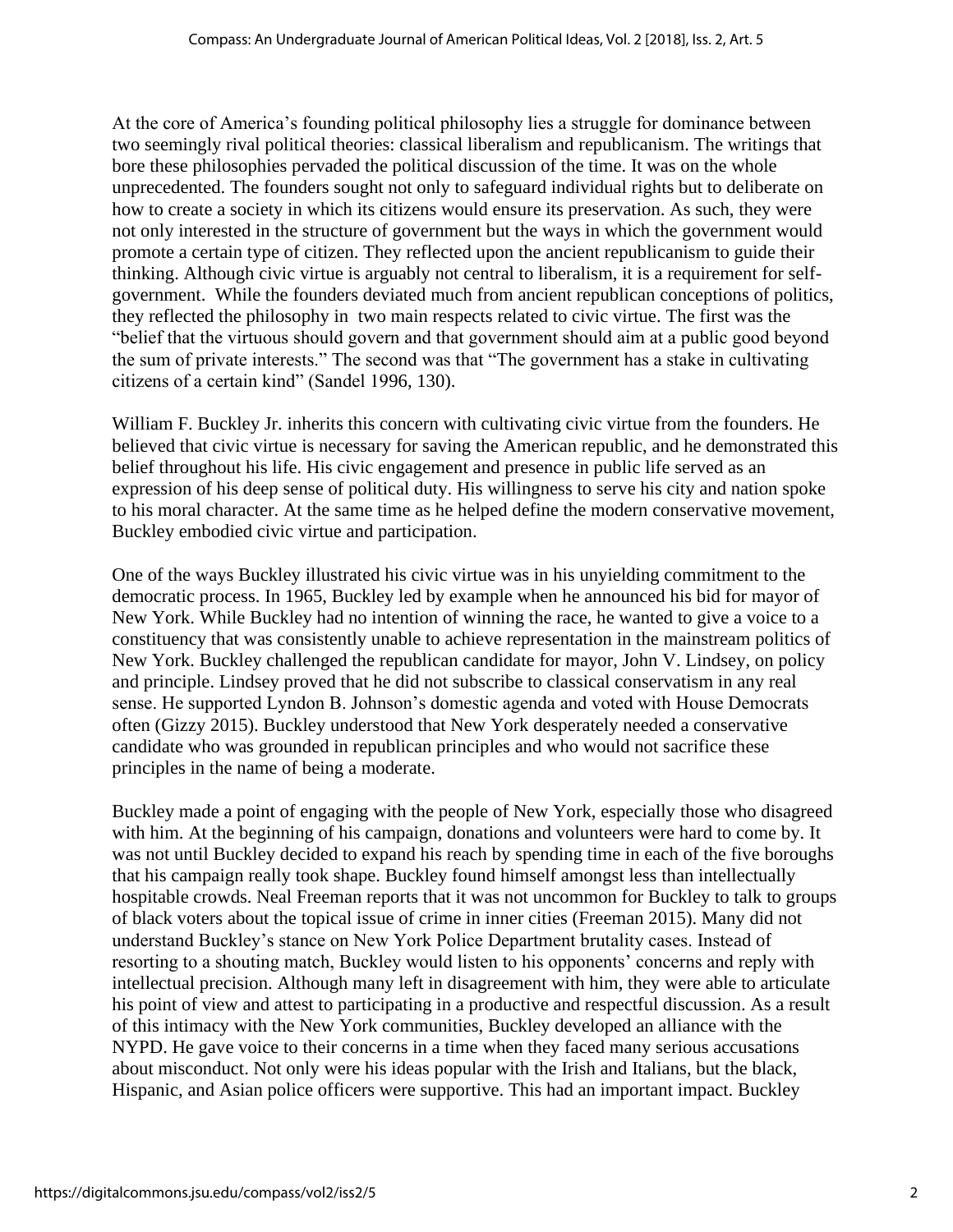altered the way that people voted. Instead of voting along lines of gender, class, or race, he promoted value or issue voting. Buckley realized that civic virtue and political participation are intrinsic to liberty.

He empowered young citizens to stand up for the minority viewpoint in their communities. He had a strong sense of duty to his city and displayed this commitment with his engagement in the democratic process. On the national level, Buckley served America by representing it internationally. In 1973, the Nixon administration appointed Buckley to serve as a public delegate for the United Nations' General Assembly. In 1974, he published United Nations Journal: A Delegate's Odyssey, which included his observations during his time serving. Buckley served his country and the state of New York in his dedication to the needs of citizens.

Perhaps the most well-known example of civic virtue modeled by Buckley were his nationally televised conversations. Buckley trusted that healthy and vigorous debate was a necessary part of the democratic process. He saw that in order to deliberate about the nature of the common good, there needs to be a platform in which to do so. Buckley's acclaimed TV show, Firing Line, offered the perfect stage to present valuable points of view and allow the marketplace of ideas to determine which ideas would serve the public good. The guests that he invited on his show were at odds ideologically. They ranged from the Black Panthers to Mother Teresa. In a time when racial tensions were high and support for the Vietnam war was waning, Buckley provided an outlet for reasoned discourse. He did not shy away from people with whom he differed ideologically. In this way, Buckley served not only to educate the public on matters of policy, but to show that people could have civilized conversations about important and controversial topics without resorting to shouting matches or violence. The urge to deliberate about the common good and to show basic respect for others with whom we may disagree have seen a decline in American society. How is it possible to restore confidence and responsibility in the civic process? Buckley asks this same enduring question in his book, Gratitude: Reflections on what We Owe to Our Country. He asks: "How are constitutionally well-mannered Americans, brought up in the tradition of freedom and equality, going to be persuaded to press their case for institutionalizing a newfound sense of obligation?" (Buckley 1990, 61).

Buckley demonstrated that he possessed a deep understanding of civic virtue. He lived the virtues that the American republic was founded upon. As Benjamin Franklin noted, republics are fragile creatures and they require a vigilant citizenry to maintain their liberty. In addition, Buckley pointed to the need to restore trust and transparency in local and state governments. If a free society is to be perpetuated, it necessitates strong political participation within local communities. This participation starts with a willingness to put public interests before private ones. With the rise of liberalism and the bureaucratic state it is prudent to restore the intimacy of a community. Practically, this means that republicanism has to exist at both the state and federal levels. We have lost the intimacy that is required on the community level which has in turn caused our national discourse to decrease in merit. The number of town hall meetings across the country has been decreasing. In New England, one in ten registered voters attend town hall meetings. The "average municipal election in the United States engages less than a third of the local electorate" (Nivola 2005). If communities cannot agree to work towards the common good together, there is little chance that citizens will be able to do so on the national scale.